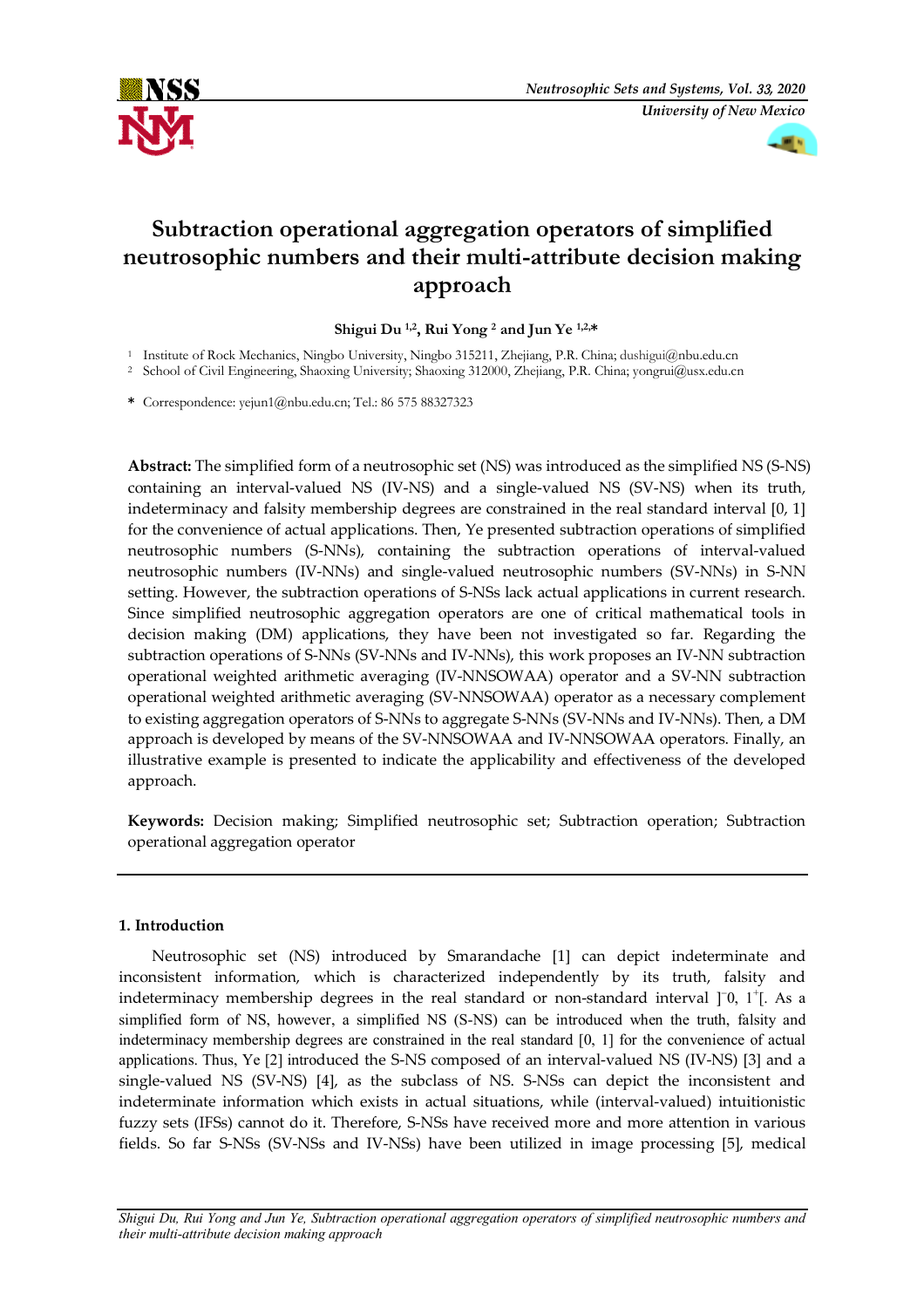diagnosis [6], clustering analysis [7, 8], fault diagnosis [9-11], decision making (DM) [12-23] and so on.

Then, division and subtraction operations of (interval-valued) IFSs were presented in existing literature [26-28], and then the subtraction operational aggregation operators (SOAOs) of IFSs were developed for DM problems of clay-brick selection [29]. After that, division and subtraction operations of S-NSs [30], containing the division and subtraction operations of IV-NNs and SV-NNs, were proposed as the operational generalization of (interval-valued) IFSs. However, the subtraction operations of S-NSs lack actual applications in current research. Since simplified neutrosophic number (S-NN) aggregation operators are one of critical mathematical tools in DM applications, the SOAOs of S-NNs have been not investigated so far. Since S-NSs are the extension of (interval-valued) IFSs, the SOAOs of (interval-valued) IFSs can be also generalized to S-NSs to form the SOAOs of S-NSs as a necessary complement to existing aggregation operators of S-NNs. Hence, this paper presents an IV-NN subtraction operational weighted arithmetic averaging (IV-NNSOWAA) operator and a SV-NN subtraction operational weighted arithmetic averaging (SV-NNSOWAA) operator based on the S-NN (IV-NN and SV-NN) aggregation operators [18-20] and establishes their multi-attribute DM approach in S-NN setting.

For this study, the remainder of this paper is formed as the structure. Section 2 introduces some basic notion of S-NSs and operations of S-NNs (IV-NNs and SV-NNs). Section 3 proposes the SV-NNSOWAA and IV-NNSOWAA operators of S-NNs. A multi-attribute DM approach is developed by using the SV-NNSPOWAA or IV-NNSOWAA operator in Section 4. In Section 5, an illustrative example is provided to indicate the applicability and effectiveness of the developed approach. Some conclusions and future work are contained in Section 6.

## **2. Some basic notion of S-NSs and operations of S-NNs**

By the truth, falsity and indeterminacy membership degrees constrained in the real standard interval [0, 1] for the convenience of actual applications, Ye [2] introduced the S-NS notion as a subclass of NS.

**Definition 1 [2]**. A S-NS *N* in a universal of discourse *U* is characterized by a truth-membership function *TMN*(*u*), a falsity-membership function *FMN*(*u*), and an indeterminacy-membership function  $IM_N(u)$ , where the values of the three functions  $TM_N(u)$ ,  $IM_N(u)$  and  $FM_N(u)$  are three real single/interval values in the real standard interval [0, 1], such that  $TM_N(u)$ ,  $TM_N(u)$ ,  $FM_N(u) \in [0, 1]$ and  $0 \le TM_N(u) + IM_N(u) + FM_N(u) \le 3$  for SV-NS and then  $TM_N(u)$ ,  $IM_N(u)$ ,  $FM_N(u) \subseteq [0, 1]$  and  $0 \le \sup$ *TM*<sup> $N$ </sup>(*u*) + sup *IM*<sup> $N$ </sup>(*u*) + sup *FM*<sup> $N$ </sup>(*u*) ≤ 3 for IV-NS. Thus, a S-NS N is denoted as the following mathematical symbol:

 $N = \{ \langle u, TM_N(u), IM_N(u), FM_N(u) \rangle | u \in U \}.$ 

For the simplified representation, the element  $\langle u, TM_{N}(u), IM_{N}(u), FM_{N}(u) \rangle$  in the S-NS *N* is simply denoted as the S-NN *a* = <*TMa*, *IMa*, *FMa*>, including IV-NN and SV-NN.

Suppose that two S-NNs are  $a = \langle TM_a, IM_a, FM_a \rangle$  and  $b = \langle TM_b, IM_b, FM_b \rangle$ , then there are the following relations [2]:

(i)  $a^c = \langle FM_a, 1 - IM_a, TM_a \rangle$  for the complement of the SV-NN *a* and  $a^c = \langle \text{inf } FM_a, \text{sup } FM_a \text{], } [1 - \text{sup } IM_a, 1 - \text{inf } IM_a \text{], } [\text{inf } TM_a, \text{sup } TM_a \text{]} \rangle$  for the complement of the IV-NN *a*;

(ii)  $a \subseteq b$  if and only if  $TM_a \leq TM_b$ ,  $IM_a \geq IM_b$ , and  $FM_a \geq FM_b$  for the SV-NN *a* and  $\inf TM_a \leq \inf TM_b$ ,  $\inf IM_a \geq \inf IM_b$ ,  $\inf FM_a \geq \inf FM_b$   $\sup TM_a \leq \sup TM_b$ ,  $\sup IM_a \geq \sup IM_b$ , and  $\sup FM_a \geq \sup FM_b$  for the IV-NN *a*;

(iii)  $a = b$  if and only if  $a \subseteq b$  and  $b \subseteq a$ .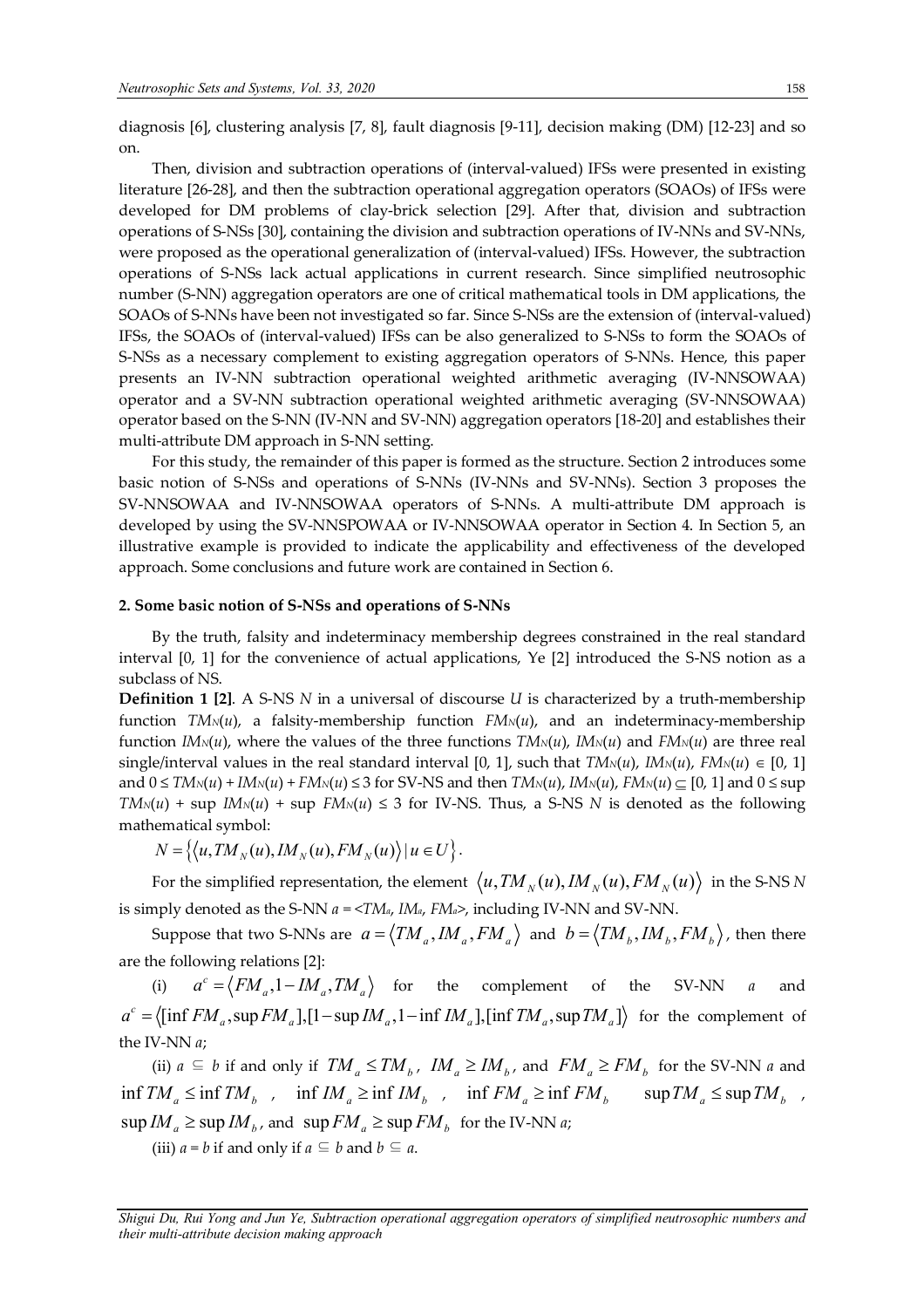are introduced as follows [18, 20]:

 $a+b = \left\langle TM_{a} + TM_{b} - TM_{a}TM_{b} , IM_{a}IM_{b} , FM_{a}FM_{b} \right\rangle \qquad \text{for} \qquad \text{SV-NNs} \qquad \text{and}$ [inf  $TM_a$  + inf  $TM_b$  – inf  $TM_a$  inf  $TM_b$ , sup  $TM_a$  + sup  $TM_b$  – sup  $TM_a$  sup  $TM_b$ ], [inf  $IM_a$  inf  $IM_b$ , sup  $IM_a$  sup  $IM_b$ ], [inf  $FM_a$  inf  $FM_b$ , sup  $FM_a$  sup  $FM_b$ ]  $a^{a}$  b and  $b^{a}$  and  $b^{a}$  and  $b^{a}$  and  $b^{a}$  b and  $b^{a}$  b and  $b^{a}$  and  $b^{a}$  and  $b^{a}$  $_a$  and *the*<sub>b</sub>, sup *a* a sup *a* b  $_b$  sup *a* b  $_b$  and *a* b and *a* sup *a* b and *a* sup *a* b  $_b$  $TM_a$  + inf  $TM_b$  - inf  $TM_a$  inf  $TM_b$ , sup  $TM_a$  + sup  $TM_b$  - sup  $TM_a$  sup  $TM_a$  $a + b =$  $IM_a$  inf  $IM_b$ , sup  $IM_a$  sup  $IM_b$ ], [inf  $FM_a$  inf  $FM_b$ , sup  $FM_a$  sup  $FM_a$  $+\inf TM_{b} - \inf TM_{a}$  inf  $TM_{b}$ , sup  $TM_{a} + \sup TM_{b} - \sup$  $f + b = \left( \begin{array}{ccc} 1 & 1 & 1 & 1 & 1 \\ 1 & 1 & 1 & 1 & 1 \\ 1 & 1 & 1 & 1 & 1 \end{array} \right)$  for IV-NNs; (ii)  $a \times b = \langle TM_aTM_b, IM_a+IM_b-IM_aIM_b, FM_a+FM_b-FM_aFM_b \rangle$  for SV-NNs and [inf  $TM_a$  inf  $TM_b$ , sup  $TM_a$  sup  $TM_b$ ], [inf  $IM_a$  + inf  $IM_b$  – inf  $IM_a$  inf  $IM_b$ , sup  $IM_a$  + sup  $IM_b$  – sup  $IM_a$  sup  $IM_b$ ], [inf  $FM_a$  + inf  $FM_b$  – inf  $FM_a$  inf  $FM_b$ , sup  $FM_a$  + sup  $FM_b$  – sup  $FM_a$  sup  $FM_b$ ]/  $_a$  and  $I_{W_b}$ ,  $\sup I_{W_a}$   $\sup I_{W_b}$ .  $a^{a}$  b and  $b^{a}$  and  $b^{a}$  and  $b^{a}$  b and  $b^{a}$  b and  $b^{a}$  b and  $b^{a}$  b and  $b^{a}$  $a^{n}$  a b and  $b^{n}$  and  $a^{n}$  and  $a^{n}$  and  $b^{n}$  a b  $a^{n}$  a b apple  $a^{n}$  a b  $a^{n}$  and  $b^{n}$  and  $b^{n}$  $TM_a$  inf  $TM_b$ , sup  $TM_a$  sup  $TM_a$  $a \times b = \langle \int [ \inf IM_a + \inf IM_b - \inf IM_a \inf IM_b, \sup IM_a + \sup IM_b - \sup IM_a \sup IM$  $FM_a$  + inf  $FM_b$  – inf  $FM_a$  inf  $FM_b$ , sup  $FM_a$  + sup  $FM_b$  – sup  $FM_a$  sup  $FM_a$  $\times b = \langle \int$  [inf  $IM_a$  + inf  $IM_b$  – inf  $IM_a$  inf  $IM_b$ , sup  $IM_a$  + sup  $IM_b$  – s  $+$  inf  $FM_{h}$  – inf  $FM_{a}$  inf  $FM_{h}$ , sup  $FM_{a}$  + sup  $FM_{h}$  – s for IV-NNs; (iii)  $\rho a = \langle 1 - (1 - TM_a)^{\rho}, JM_a^{\rho}, FM_a^{\rho} \rangle$  for SV-NN and  $\rho > 0$  and  $[1 - (1 - \inf TM_a)^\rho, 1 - (1 - \sup TM_a)^\rho],$  $[(\inf IM_a)^{\rho},(\sup IM_a)^{\rho}],[(\inf FM_a)^{\rho},(\sup FM_a)^{\rho}]/$  $a^j$ ,  $\frac{1}{a^j}$   $\frac{1}{a^j}$  $_{a}$ ,  $_{a}$ ,  $_{a}$ ,  $_{a}$ ,  $_{b}$   $_{c}$ ,  $_{c}$   $_{a}$ ,  $_{a}$ ,  $_{a}$ ,  $_{a}$ ,  $_{a}$ ,  $_{a}$ ,  $_{a}$ ,  $_{a}$ ,  $_{a}$ ,  $_{a}$ ,  $_{a}$ ,  $_{a}$ ,  $_{a}$ ,  $_{a}$ ,  $_{a}$ ,  $_{a}$ ,  $_{a}$ ,  $_{a}$ ,  $_{a}$ ,  $_{a}$ ,  $_{a}$ ,  $_{a}$ ,  $_{a}$ ,  $_{a}$ ,  $_{a}$ ,  $TM_a)^{\rho}$ , 1 – (1 – sup TM *a*  $IM_a)^\rho$ ,  $(\sup IM_a)^\rho$ ],  $[(\inf FM_a)^\rho$ ,  $(\sup FM_a)^\rho$  $\beta$  1 (1 cup TM )<sup> $\beta$ </sup>  $\beta a = \begin{cases} \n\frac{1}{2} \left( \int_{a}^{b} [f(t)]^2 f(t) \right) e^{-\frac{1}{2} \left( \int_{a}^{b} f(t) \right)^2} \left( \int_{a}^{b} f(t) \right)^2 e^{-\frac{1}{2} \left( \int_{a}^{b} f(t) \right)^2} \left( \int_{a}^{b} f(t) \right)^2 e^{-\frac{1}{2} \left( \int_{a}^{b} f(t) \right)^2} \left( \int_{a}^{b} f(t) \right)^2 e^{-\frac{1}{2} \left( \int_{a}^{b} f(t) \right)^2} \left( \int_{a}^{b} f(t$  $-(1 - \inf TM_a)^{\rho}, 1 - (1 - s)$  $f(x) = \begin{pmatrix} 1 & 1 & 1 \\ 1 & 0 & 0 \end{pmatrix}$  for IV-NN and  $\rho > 0$ ; (iv)  $a^{\rho} = \langle TM_a^{\rho}, 1 - (1 - IM_a)^{\rho}, 1 - (1 - FM_a)^{\rho} \rangle$  for SV-NN and  $\rho > 0$  and  $[(\inf TM_{a})^{\rho}, (\sup TM_{a})^{\rho}], [1-(1-\inf IM_{a})^{\rho}, 1-(1-\sup IM_{a})^{\rho}],$  $[1 - (1 - \inf FM_a)^{\rho}, 1 - (1 - \sup FM_a)^{\rho}]$  $_{a}$ ,  $_{a}$ ,  $_{a}$ ,  $_{a}$ ,  $_{a}$ ,  $_{a}$ ,  $_{a}$ ,  $_{a}$ ,  $_{a}$ ,  $_{a}$ ,  $_{a}$ ,  $_{a}$ ,  $_{a}$ ,  $_{a}$ ,  $_{a}$ ,  $_{a}$ ,  $_{a}$ ,  $_{a}$ ,  $_{a}$ ,  $_{a}$ ,  $_{a}$ ,  $_{a}$ ,  $_{a}$ ,  $_{a}$ ,  $_{a}$ ,  $_{a}$ ,  $_{a}$ ,  $_{a}$ ,  $_{a}$ ,  $_{a}$ ,  $_{a}$ ,  $_{a}$  $a^j$ ,  $\left(1 \quad \text{supp} \right)$   $a^j$  $T M_a$ <sup>o</sup>,  $(\sup TM_a)$ <sup>o</sup>],  $[1-(1-\inf IM_a)$ <sup>o</sup>,  $1-(1-\sup IM_a)$ *a*  $FM_{a})^{\rho}$ , 1 – (1 – sup *FM*  $\beta$  (gyp TM ) $\beta$  I [1 (1 inf IM ) $\beta$  1 (1 gyp IM ) $\beta$  $\rho$  $\beta$  1 (1 cup  $EM \rightarrow$  $-(1 - \inf IM_a)^{\rho}, 1 - (1 - s)$  $=$  $-(1 - \inf FM_a)^{\rho}, 1 - (1 - s)$ for IV-NN and  $\rho > 0$ . For any S-NN *a* = <*TMa*, *IMa*, *FMa*>, its score functions can be introduced as follows [18]:  $S(a) = (2 + TM_a - IM_a - FM_a)/3, \quad S(a) \in [0,1] \text{ for SV-NN},$  (1)

For two S-NNs  $a = \langle TM_a, IM_a, FM_a \rangle$  and  $b = \langle TM_b, IM_b, FM_b \rangle$ , their operational laws

$$
S(a) = (4 + \inf TM_a - \inf IM_a - \inf FM_a + \sup TM_a - \sup IM_a - \sup IM_a) / 6, \quad S(a) \in [0,1] \text{ for }
$$
IV-NN. (2)

Set  $a_j = \langle TM_{a_j}, IM_{a_j}, FM_{a_j} \rangle$  (*j* = 1, 2, …, *n*) as a group of S-NNs. Then we can introduce the following SV-NN weighted arithmetic averaging (SV-NNWAA) and IV-NN weighted arithmetic averaging (IV-NNWAA) operators [18, 20]:

$$
SV - NNWAA(a_1, a_2, ..., a_n) = \sum_{j=1}^{n} w_j a_j = \left\langle 1 - \prod_{j=1}^{n} (1 - TM_{a_j})^{w_j}, \prod_{j=1}^{n} (IM_{a_j})^{w_j}, \prod_{j=1}^{n} (FM_{a_j})^{w_j} \right\rangle, (3)
$$
  
\n
$$
IV - NNWAA(a_1, a_2, ..., a_n) = \sum_{j=1}^{n} w_j a_j
$$
  
\n
$$
= \left\langle \left[ 1 - \prod_{j=1}^{n} (1 - \inf TM_{a_j})^{w_j}, 1 - \prod_{j=1}^{n} (1 - \sup TM_{a_j})^{w_j} \right], \prod_{j=1}^{n} (\inf FM_{a_j})^{w_j}, \prod_{j=1}^{n} (\sup FM_{a_j})^{w_j} \right\rangle, (4)
$$

where  $w_j$   $(j = 1, 2, ..., n)$  is the weight of  $a_j$   $(j = 1, 2, ..., n)$  for  $w_j \in [0, 1]$  and  $\sum_{j=1}^{n} w_j = 1$  $\sum_{j=1}^{r} w_j = 1$ .

#### **3. SOAOs of S-NNs (SV-NNs and IV-NNs)**

In this section, we present SOAOs based on the subtraction operation of S-NNs (SV-NNs and IV-NNs).

**Definition 2** [30]. Set  $a = \langle TM_a, IM_a, FM_a \rangle$  and  $b = \langle TM_b, IM_b, FM_b \rangle$  as two S-NNs (SV-NNs and IV-NNs), then the subtraction operations of the S-NNs *a* and *b* are defined below:

*Shigui Du, Rui Yong and Jun Ye, Subtraction operational aggregation operators of simplified neutrosophic numbers and their multi-attribute decision making approach*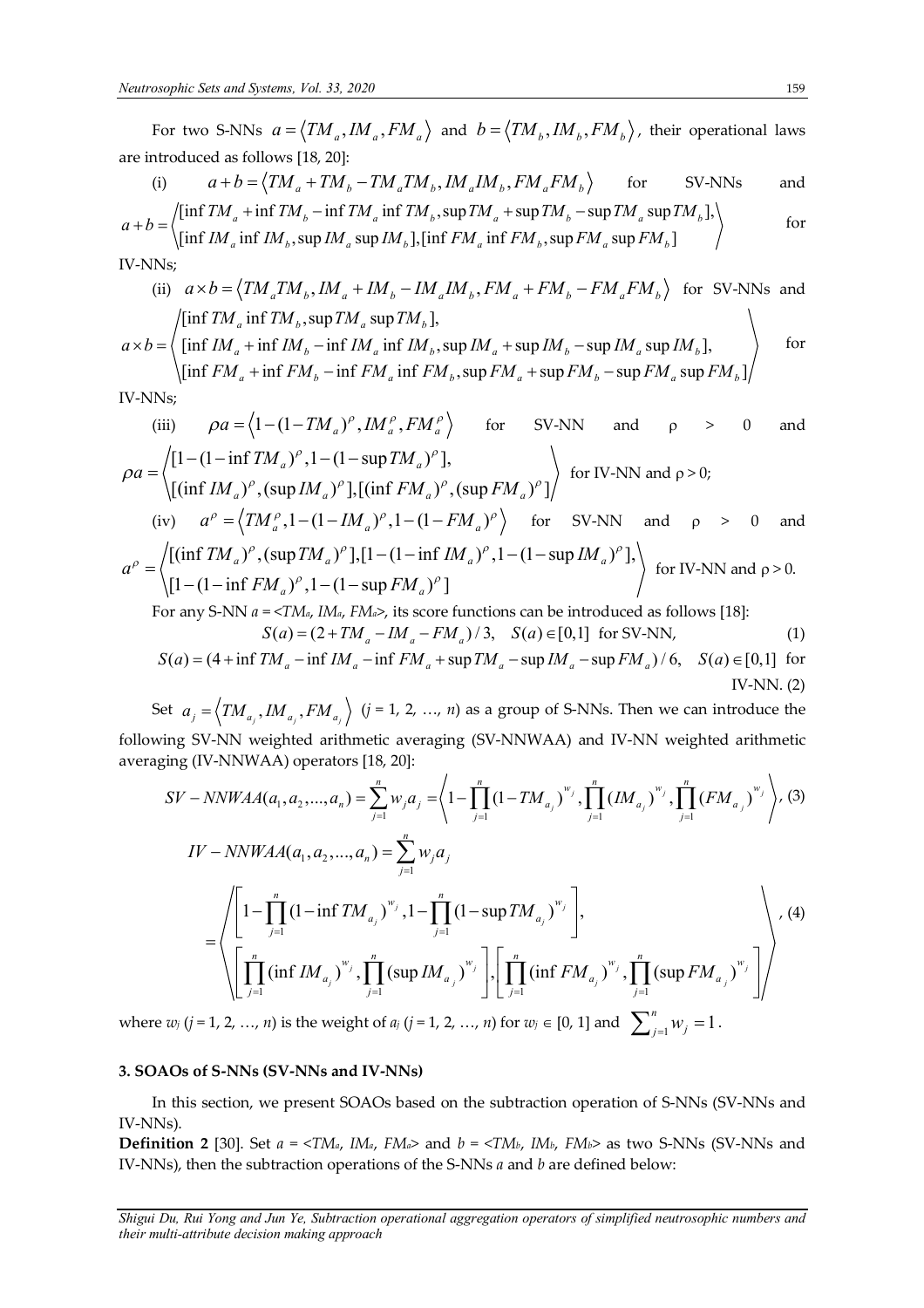$$
a - b = \left\langle \frac{TM_a - TM_b}{1 - TM_b}, \frac{IM_a}{IM_b}, \frac{FM_a}{FM_b} \right\rangle
$$
 for SV-NNs, (5)

$$
a - b = \left\langle \left[ \frac{\inf TM_a - \inf TM_b}{1 - \inf TM_b}, \frac{\sup TM_a - \sup TM_b}{1 - \sup TM_b} \right], \right\rangle
$$
  

$$
\left\langle \left[ \frac{\inf IM_a}{\inf IM_b}, \frac{\sup IM_a}{\sup IM_b} \right], \left[ \frac{\inf FM_a}{\inf FM_b}, \frac{\sup FM_a}{\sup FM_b} \right] \right\rangle
$$
 for IV-NNs, (6)

which is valid under the conditions  $a \ge b$ ,  $TM_b \ne 1$ ,  $IM_b \ne 0$ , and  $FM_b \ne 0$  for the SV-NNs *a* and *b*, and then  $a \supseteq b$ ,  $TM_b \neq [1, 1]$ ,  $IM_b \neq [0, 0]$ , and  $FM_b \neq [0, 0]$  for the IV-NNs *a* and *b*.

Corresponding to the operational laws of S-NNs, we give the following theorem. **Theorem 1.** Set  $a = \langle TM_a, IM_a, FM_a \rangle$  and  $b = \langle TM_b, IM_b, FM_b \rangle$  as two S-NNs and  $\rho > 0$ . Then, there are the following subtraction operational laws:

$$
\rho(a-b) = \left\langle 1 - \left(1 - \frac{TM_a - TM_b}{1 - TM_b}\right)^{\rho}, \left(\frac{IM_a}{IM_b}\right)^{\rho}, \left(\frac{FM_a}{FM_b}\right)^{\rho}\right\rangle, if a \ge b, TM_b \ne 1, IM_b, FM_b \ne 0 \text{ for SV-NNs, (7)}
$$

$$
\rho(a-b) = \left\langle \left[1 - \left(1 - \frac{\inf TM_a - \inf TM_b}{1 - \inf TM_b}\right)^{\rho}, 1 - \left(1 - \frac{\sup TM_a - \sup TM_b}{1 - \sup TM_b}\right)^{\rho}\right], \left(\frac{\sup TM_a - \sup TM_b}{1 - \sup TM_b}\right)^{\rho}, \text{if } a \ge b, TM_b \ne [1,1], IM_b, FM_b \ne [0,0]
$$

$$
\left\langle \left[\frac{\inf IM_a}{\inf IM_b}\right)^{\rho}, \left(\frac{\sup IM_a}{\sup IM_b}\right)^{\rho}, \left(\frac{\sup FM_a}{\inf FM_b}\right)^{\rho}, \left(\frac{\sup FM_a}{\sup FM_b}\right)^{\rho}\right] \right\rangle
$$

for IV-NNs,  $(8)$ 

$$
(a-b)^{\lambda} = \left\langle \left(\frac{TM_a - TM_b}{1 - TM_b}\right)^{\lambda}, 1 - \left(1 - \frac{IM_a}{IM_b}\right)^{\lambda}, 1 - \left(1 - \frac{FM_a}{FM_b}\right)^{\lambda}\right\rangle, \text{ if } a \ge b, TM_b \ne 1, IM_b, FM_b \ne 0 \text{ for } \text{SV-NNs, (9)}
$$

$$
(a-b)^{\rho} = \left\langle \begin{bmatrix} \left(\frac{\inf TM_a - \inf TM_b}{1 - \inf TM_b}\right)^{\rho}, \left(\frac{\sup TM_a - \sup TM_b}{1 - \sup TM_b}\right)^{\rho} \right], \\ \left[1 - \left(1 - \frac{\inf IM_a}{\inf IM_b}\right)^{\rho}, 1 - \left(1 - \frac{\sup IM_a}{\sup IM_b}\right)^{\rho} \right], \\ \left[1 - \left(1 - \frac{\inf FM_a}{\inf FM_b}\right)^{\rho}, 1 - \left(1 - \frac{\sup FM_a}{\sup FM_b}\right)^{\rho} \right] \end{bmatrix}, \text{ if } a \ge b, TM_b \ne [1, 1], IM_b, FM_b \ne [0, 0]
$$
  
for IV-NNs. (10)

Obviously, Eqs. (7)-(10) are true according to the operational laws of S-NNs. **Definition 3**. Set  $a_j = \left\langle TM_{a_j}, IM_{a_j}, FM_{a_j}\right\rangle$  and  $b_j = \left\langle TM_{b_j}, IM_{b_j}, FM_{b_j}\right\rangle$   $(j = 1, 2, ..., n)$  as two groups of S-NNs and  $c_j = a_j - b_j = \left\langle TM_{c_j}, IM_{c_j}, FM_{c_j}\right\rangle$   $(j = 1, 2, ..., n)$  as a group of subtraction operations between *aj* and *bj*. Based on Eqs. (3), (4) and (7)-(10), we can present the SV-NNSOWAA and IV-NNSOWAA operators:

$$
SV - NNSOWAA(c_1, c_2, ..., c_n) = \sum_{j=1}^{n} w_j c_j = \sum_{j=1}^{n} w_j (a_j - b_j)
$$
 for SV-NNs, for SV-NNs, (11)  

$$
= \left\langle 1 - \prod_{j=1}^{n} (1 - TM_{c_j})^{w_j}, \prod_{j=1}^{n} (IM_{c_j})^{w_j}, \prod_{j=1}^{n} (FM_{c_j})^{w_j} \right\rangle
$$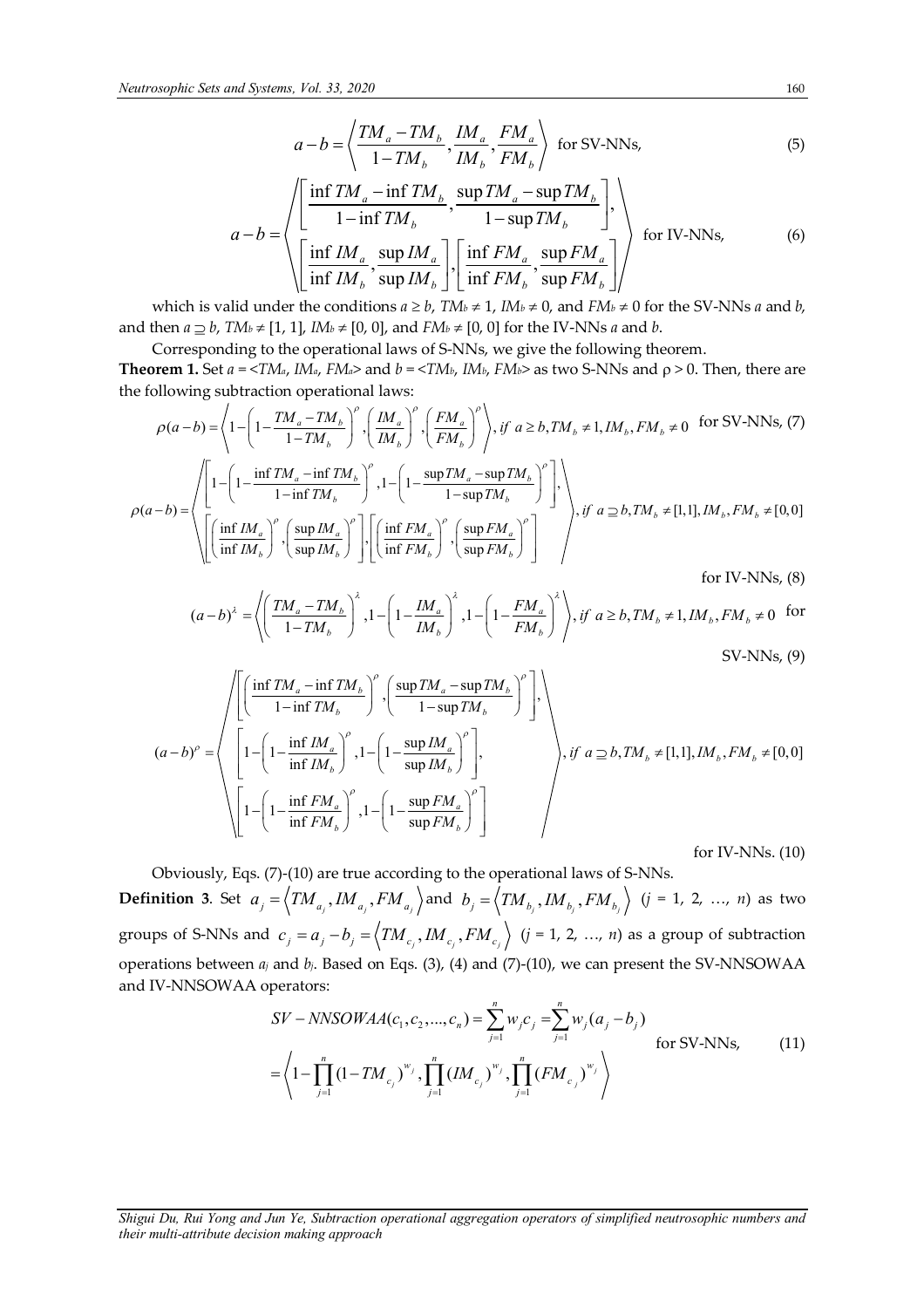$$
IV - NNSOWAA(c_1, c_2, ..., c_n) = \sum_{j=1}^{n} w_j c_j = \sum_{j=1}^{n} w_j (a_j - b_j)
$$
  
=  $\left\langle \left[ 1 - \prod_{j=1}^{n} (1 - \inf TM_{c_j})^{w_j}, 1 - \prod_{j=1}^{n} (1 - \sup TM_{c_j})^{w_j} \right], \right\}$  for IV-NNs, (12)  
 $\left\langle \left[ \prod_{j=1}^{n} (\inf IM_{c_j})^{w_j}, \prod_{j=1}^{n} (\sup IM_{c_j})^{w_j} \right], \left[ \prod_{j=1}^{n} (\inf FM_{c_j})^{w_j}, \prod_{j=1}^{n} (\sup FM_{c_j})^{w_j} \right] \right\rangle$ 

where  $w_j$  (*j* = 1, 2, …, *n*) is the weight of  $c_j = a_j - b_j$  (*j* = 1, 2, …, *n*) for  $w_j \in [0, 1]$  and  $\sum_{j=1}^{n} w_j = 1$  $w_j$ <sup> $=$ </sup> $1$ , and the three elements in *c<sup>j</sup>* for the SV-NNs *a* and *b* contain the following forms:

$$
TM_{c_j} = \begin{cases} \frac{TM_{a_j} - TM_{b_j}}{1 - TM_{b_j}} \in [0,1], \text{ if } TM_{a_j} \ge TM_{b_j} \text{ and } TM_{b_j} \ne 1\\ 0, \text{ otherwise} \end{cases}
$$
(13)

$$
[0, otherwise]
$$
  

$$
IM_{c_j} = \begin{cases} \frac{IM_{a_j}}{IM_{b_j}} \in [0,1], if IM_{a_j} \le IM_{b_j} \text{ and } IM_{b_j} \ne 0\\ 1, otherwise \end{cases}
$$
 (14)

$$
FM_{c_j} = \begin{cases} FM_{a_j} \\ FM_{b_j} \\ IM_{b_j} \end{cases} \in [0,1], if FM_{a_j} \le FM_{b_j} and FM_{b_j} \ne 0
$$
\n
$$
1, otherwise \tag{15}
$$

or the three elements in *c<sup>j</sup>* for the IV-NNs *a* and *b* contain the following forms:

$$
TM_{c_j} = \begin{cases} \left[ \frac{\inf TM_{a_j} - \inf TM_{b_j}}{1 - \inf TM_{b_j}}, \frac{\sup TM_{a_j} - \sup TM_{b_j}}{1 - \sup TM_{b_j}} \right] \subseteq [0,1], \text{ if } TM_{a_j} \supset TM_{b_j} \text{ and } TM_{b_j} \neq [1,1], (16) \\ [0,0], \text{ otherwise} \end{cases}
$$
  
\n
$$
IM_{c_j} = \begin{cases} \left[ \frac{\inf IM_{a_j}}{\inf IM_{b_j}}, \frac{\sup IM_{a_j}}{\sup IM_{b_j}} \right] \subseteq [0,1], \text{ if } IM_{a_j} \subseteq IM_{b_j} \text{ and } IM_{b_j} \neq [0,0] \\ [1,1], \text{ otherwise} \end{cases}
$$
  
\n
$$
FM_{c_j} = \begin{cases} \left[ \frac{\inf FM_{a_j}}{\inf FM_{a_j}}, \frac{\sup FM_{a_j}}{\sup FM_{b_j}} \right] \subseteq [0,1], \text{ if } FM_{a_j} \subseteq IM_{b_j} \text{ and } IM_{b_j} \neq [0,0] \\ [1,1], \text{ otherwise} \end{cases}
$$
  
\n
$$
TM_{c_j} = \begin{cases} \left[ \frac{\inf FM_{a_j}}{\inf FM_{b_j}}, \frac{\sup FM_{a_j}}{\sup FM_{b_j}} \right] \subseteq [0,1], \text{ if } FM_{a_j} \subseteq FM_{b_j} \text{ and } FM_{b_j} \neq [0,0] \\ [1,1], \text{ otherwise} \end{cases}
$$
  
\n(18)

# **4. Multi-attribute DM approach corresponding to the SV-NNSOWAA and IV-NNSOWAA operators**

Regarding the SV-NNSOWAA and IV-NNSOWAA operators, we can establish a multi-attribute DM approach to deal with the DM problem with S-NNs (SV-NNs and IV-NNs).

As for a multi-attribute DM problem in S-NN setting, suppose that  $P = \{P_1, P_2, ..., P_m\}$  is a set of alternatives and  $R = \{r_1, r_2, ..., r_n\}$  is a set of attributes. Then the suitability assessment of an alternative  $P_i$  ( $i = 1, 2, ..., m$ ) over an attribute  $r_j$  ( $j = 1, 2, ..., n$ ) is expressed by a S-NN  $a_{ij} = \left\langle TM_{a_{ij}}, IM_{a_{ij}}, FM_{a_{ij}} \right\rangle$  (*i* = 1, 2, …, *m*; *j* = 1, 2, …, *n*), where  $\left\langle TM_{a_{ij}} \right\rangle$  indicates the degree that the alternative  $P_i$  is satisfactory to the attribute  $r_j$ ,  $\overline{IM}_{a_j}$  indicates the indeterminate degree that the alternative  $P_i$  is satisfactory and/or unsatisfactory to the attribute  $r_j$ , and  $\left\|FM_{a_{ij}}\right\|$  indicates the degree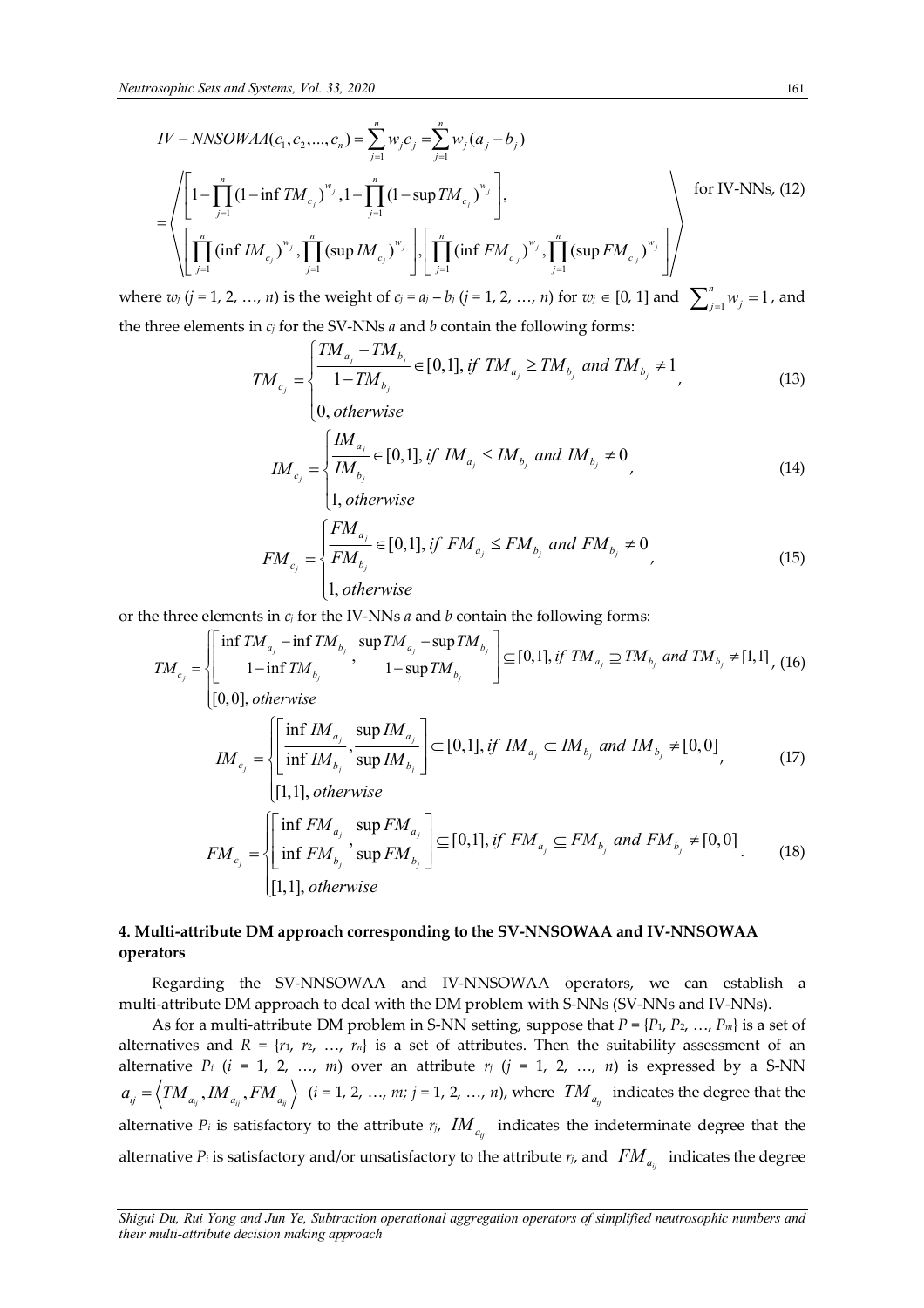that the alternative *Pi* is unsatisfactory to the attribute *rj*. Thus, all the assessment values of S-NNs can be structured as a S-NN decision matrix  $D = (a_{ij})_{m \times n}$ . Then, the weight of each attribute  $r_j$  ( $j = 1$ , 2, ..., *n*) is *w<sub>j</sub>* (*j* = 1, 2, ..., *n*) for *w<sub>j</sub>*  $\in$  [0, 1] and  $\sum_{j=1}^{n} w_j = 1$  $\sum_{j=1}^{i} w_j = 1$ .

Regarding the DM problem with S-NNs (SV-NNs or IV-NNs), the decision steps is indicated as follows:

**Step 1**. From the S-NN decision matrix  $D = (a_{ij})_{m \times n}$ , the *j*-th S-NN positive ideal solution can be determined by the SV-NN  $a_j^+ = \langle TM_j^+, IM_j^+, FM_j^+ \rangle = \langle \max_i(TM_{ij}), \min_i(M_{ij}), \min_i(FM_{ij}) \rangle$  or the

IV-NN 
$$
a_j^+ = \langle TM_j^+, IM_j^+, FM_j^+ \rangle = \left\langle \begin{bmatrix} \max(\inf TM_{ij}), \max(\sup TM_{ij}) \\ \left[ \min(\inf IM_{ij}), \min_i(\sup IM_{ij}) \right], \\ \left[ \min_i(\inf FM_{ij}), \min_i(\sup FM_{ij}) \right] \end{bmatrix} \right\rangle
$$
  $(j = 1, 2, ..., n; i = 1, 2, ...,$ 

m), while the *j*-th S-NN negative ideal solution can be determined by the SV-NN  
\n
$$
a_j^- = \langle TM_j^-, IM_j^-, FM_j^-\rangle = \left\langle \min_i(TM_{ij}), \max_i(M_{ij}), \max_i(FM_{ij}) \right\rangle
$$
 or the IV-NN  
\n $a_j^- = \langle TM_j^-, IM_j^-, FM_j^-\rangle = \left\langle \left[\min_i(\inf TM_{ij}), \min_i(\sup TM_{ij})\right], \right\rangle$   
\n $\left[\max_i(\inf FM_{ij}), \max_i(\sup IM_{ij})\right], \right\rangle$   $(j = 1, 2, ..., n; i = 1, 2, ..., m).$   
\n $\left[\max_i(\inf FM_{ij}), \max_i(\sup FM_{ij})\right]$ 

**Step 2.** Two collective values  $d_i^+$  and  $d_i^-$  (*i* = 1, 2, …, *m*) for each alternative  $P_i$  (*i* = 1, 2, …, *m*) can be obtained by the SV-NNSOWAA and IV-NNSOWAA operators:

$$
d_i^+ = SV - NNSOWAA(c_{i1}^+, c_{i2}^+, ..., c_{in}^+) = \sum_{j=1}^n w_j c_{ij}^+ = \sum_{j=1}^n w_j (a_j^+ - a_{ij})
$$
  
\nfor the SV-NN  $a_{ij}$ , (19)  
\n
$$
= \left\langle 1 - \prod_{j=1}^n (1 - TM_{c_{ij}^+})^{w_j}, \prod_{j=1}^n (IM_{c_{ij}^+})^{w_j}, \prod_{j=1}^n (FM_{c_{ij}^+})^{w_j} \right\rangle
$$
  
\n
$$
d_i^+ = IV - NNSOWAA(c_{i1}^+, c_{i2}^+, ..., c_{in}^+) = \sum_{j=1}^n w_j c_{ij}^+ = \sum_{j=1}^n w_j (a_j^+ - a_{ij})
$$
  
\n
$$
= \left\langle \left[ 1 - \prod_{j=1}^n (1 - \inf TM_{c_{ij}^+})^{w_j}, 1 - \prod_{j=1}^n (1 - \sup TM_{c_{ij}^+})^{w_j} \right], \prod_{j=1}^n (\inf FM_{c_{ij}^+})^{w_j}, \prod_{j=1}^n (\sup FM_{c_{ij}^+})^{w_j} \right\rangle \right\rangle
$$
for the  
\n
$$
\left\langle \prod_{j=1}^n (\inf M_{c_{ij}^+})^{w_j}, \prod_{j=1}^n (\sup M_{c_{ij}^+})^{w_j} \right\rangle, \left[ \prod_{j=1}^n (\inf FM_{c_{ij}^+})^{w_j}, \prod_{j=1}^n (\sup FM_{c_{ij}^+})^{w_j} \right\rangle \right\rangle
$$
  
\nIV-NN  $a_{ij}$ , (20)  
\n
$$
d_i^- = SV - NNSOWAA(c_{i1}^-, c_{i2}^-, ..., c_{in}^-) = \sum_{j=1}^n w_j c_{ij}^- = \sum_{j=1}^n w_j (a_{ij} - a_j^-)
$$
  
\nfor the SV-NN  $a_{ij}$ , (21)  
\n
$$
= \left\langle 1 - \prod_{j=1}^n (1 - TM_{c_{ij}^-})^{w_j}, \prod_{j=1}^n (IM_{c_{ij}^-})^{w_j}, \prod_{j=1}^n (FM_{c_{ij}^-})^{w_j} \right\rangle
$$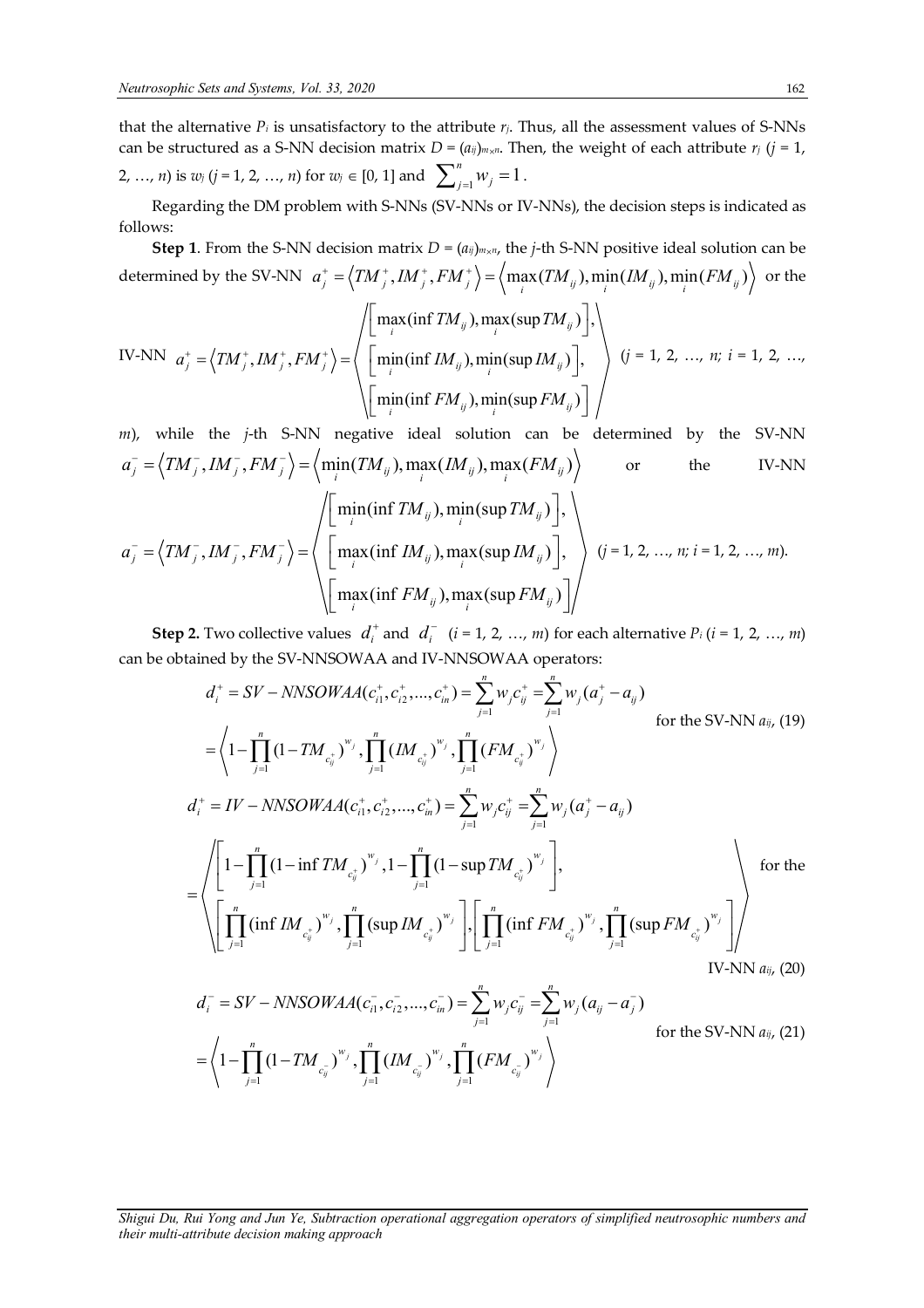$$
d_i^- = IV - NNSOWAA(c_{i1}^-, c_{i2}^-, ..., c_{in}^-) = \sum_{j=1}^n w_j c_{ij}^- = \sum_{j=1}^n w_j (a_{ij} - a_j^-)
$$
  
\n
$$
= \left\langle \left[ 1 - \prod_{j=1}^n (1 - \inf TM_{c_{ij}^-})^{w_j}, 1 - \prod_{j=1}^n (1 - \sup TM_{c_{ij}^-})^{w_j} \right], \left[ \prod_{j=1}^n (\inf FM_{c_{ij}^-})^{w_j}, \prod_{j=1}^n (\sup FM_{c_{ij}^-})^{w_j} \right] \right\rangle
$$
for the

where  $w_j$   $(j = 1, 2, ..., n)$  is the attribute weight for  $w_j \in [0, 1]$  and  $\sum_{j=1}^{n} w_j = 1$  $w_j$ <sup>*i*</sup><sub>*j*=1</sub></sub> *w*<sub>*j*</sub> = 1, and the components in the SV-NNs  $c_{ij}^+$  and  $c_{ij}^-$  contain the following forms:

$$
TM_{c_{ij}^+} = \begin{cases} \frac{TM_{a_j^+} - TM_{a_{ij}}}{1 - TM_{a_{ij}}}, \text{if } TM_{a_j^+} \ge TM_{a_{ij}} \text{ and } TM_{a_{ij}} \ne 1 \\ 0, \text{ otherwise} \end{cases},
$$
  
\n
$$
IM_{c_{ij}^+} = \begin{cases} \frac{IM_{a_j^+}}{IM_{a_{ij}^+}}, \text{if } IM_{a_j^+} \le IM_{a_{ij}} \text{ and } IM_{a_{ij}} \ne 0 \\ 1, \text{ otherwise} \end{cases},
$$
  
\n
$$
FM_{c_{ij}^+} = \begin{cases} \frac{FM_{a_j^+}}{FM_{a_{ij}^+}}, \text{if } FM_{a_j^+} \le FM_{a_{ij}} \text{ and } FM_{a_{ij}} \ne 0 \\ 1, \text{ otherwise} \end{cases},
$$
  
\n
$$
TM_{c_{ij}^-} = \begin{cases} \frac{TM_{a_{ij}} - TM_{a_{ij}^-}}{1 - TM_{a_{ij}^-}}, \text{if } TM_{a_{ij}^-} \le TM_{a_{ij}} \text{ and } TM_{a_{ij}^-} \ne 1 \\ 0, \text{ otherwise} \end{cases},
$$
  
\n
$$
IM_{c_{ij}^-} = \begin{cases} \frac{IM_{a_{ij}^-}}{IM_{a_{ij}^-}}, \text{if } IM_{a_{ij}^-} \ge IM_{a_{ij}} \text{ and } IM_{a_{ij}^-} \ne 0 \\ 1, \text{ otherwise} \end{cases},
$$
  
\n
$$
FM_{c_{ij}^-} = \begin{cases} \frac{FM_{a_{ij}^-}}{FM_{a_{ij}^-}}, \text{if } FM_{a_{ij}^-} \ge FM_{a_{ij}} \text{ and } FM_{a_{ij}^-} \ne 0 \\ 1, \text{ otherwise} \end{cases},
$$

and the components in the IV-NNs  $\ c_{ij}^+$  and  $\ c_{ij}^-$  contain the following forms:

$$
TM_{c_{ij}^{+}} = \n\begin{cases}\n\left[\frac{\inf TM_{a_{j}^{+}} - \inf TM_{a_{ij}}}{1 - \inf TM_{a_{ij}}}, \frac{\sup TM_{a_{j}^{+}} - \sup TM_{a_{ij}}}{1 - \sup TM_{a_{ij}}}\right], & \text{if } TM_{a_{j}^{+}} \supseteq TM_{a_{ij}} \text{ and } TM_{a_{ij}} \neq [1,1], \\
[0,0], & \text{otherwise}\n\end{cases}
$$
\n
$$
IM_{c_{ij}^{+}} = \n\begin{cases}\n\left[\frac{\inf IM_{a_{j}^{+}}}{\inf IM_{a_{ij}^{-}}}, \frac{\sup IM_{a_{j}^{+}}}{\sup IM_{a_{ij}^{-}}}\right], & \text{if } IM_{a_{j}^{+}} \subseteq IM_{a_{ij}} \text{ and } IM_{a_{ij}} \neq [0,0], \\
[1,1], & \text{otherwise}\n\end{cases}
$$

*Shigui Du, Rui Yong and Jun Ye, Subtraction operational aggregation operators of simplified neutrosophic numbers and their multi-attribute decision making approach*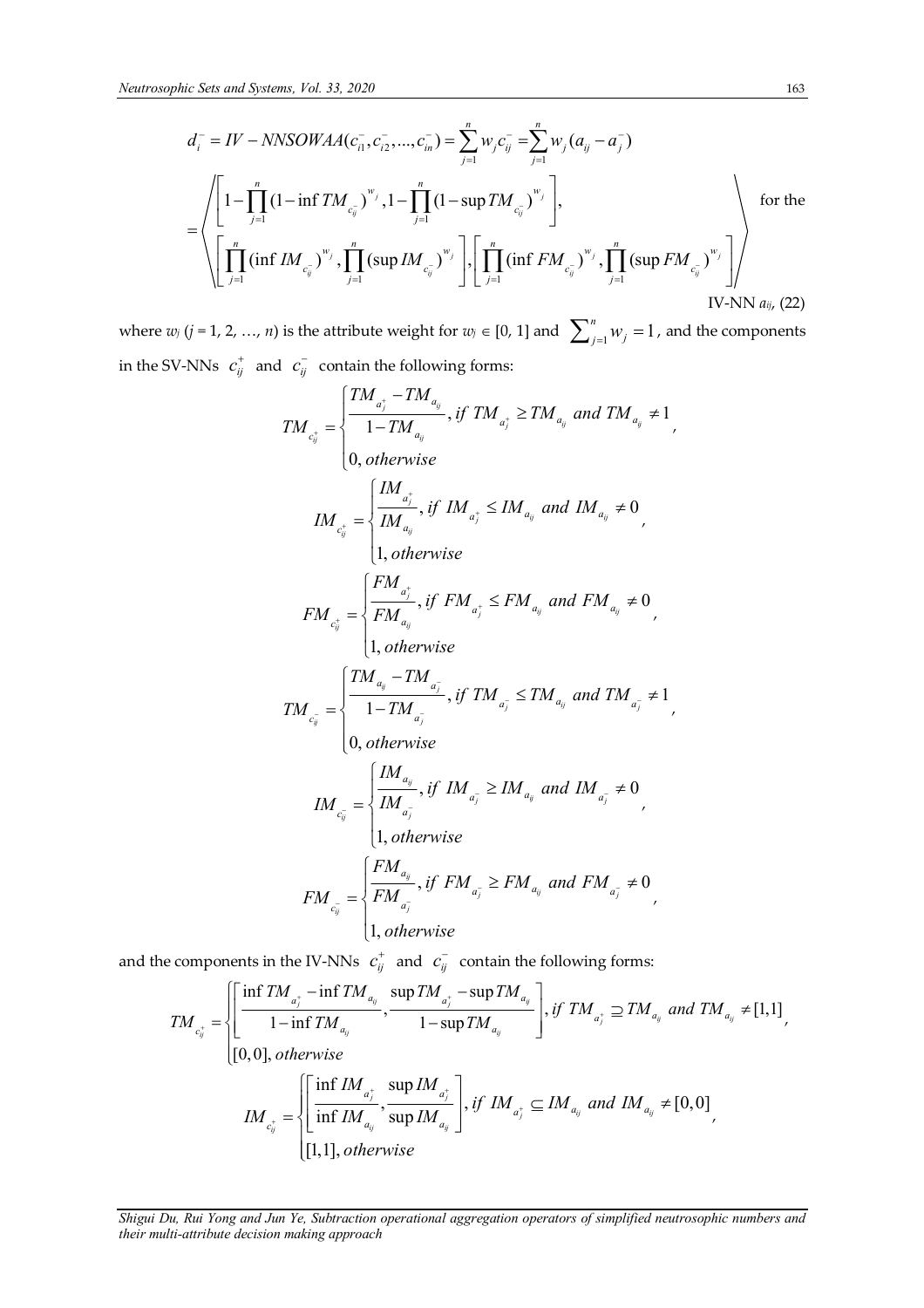$$
FM_{c_{ij}^+} = \left\{ \left[ \frac{\inf FM_{a_j^+}}{\inf FM_{a_j^-}}, \frac{\sup FM_{a_j^+}}{\sup FM_{a_j^-}} \right], if FM_{a_j^+} \subseteq FM_{a_{ij}} and FM_{a_{ij}} \neq [0,0] \right\}
$$
\n
$$
TM_{c_{ij}^-} = \left\{ \left[ \frac{\inf TM_{a_{ij}} - \inf TM_{a_j^-}}{1 - \inf TM_{a_j^-}}, \frac{\sup TM_{a_{ij}} - \sup TM_{a_j^-}}{1 - \sup TM_{a_j^-}} \right], if TM_{a_j^-} \subseteq TM_{a_{ij}} and TM_{a_j^-} \neq [1,1] \right\}
$$
\n
$$
IM_{c_{ij}^-} = \left\{ \left[ \frac{\inf IM_{a_{ij}} \sup MM_{a_{ij}^-}}{\inf IM_{a_{ij}^-}}, \frac{\sup IM_{a_{ij}}}{\sup IM_{a_{ij}^-}} \right], if IM_{a_{ij}^-} \supset M_{a_{ij}^-} and IM_{a_{ij}^-} \neq [0,0] \right\}
$$
\n
$$
IM_{c_{ij}^-} = \left\{ \left[ \frac{\inf FM_{a_{ij}} \sup CM_{a_{ij}^-}}{\inf FM_{a_{ij}^-}}, \frac{\sup TM_{a_{ij}^-}}{\sup TM_{a_{ij}^-}} \right], if FM_{a_{ij}^-} \supset M_{a_{ij}^-} and FM_{a_{ij}^-} \neq [0,0] \right\}
$$
\n
$$
FM_{c_{ij}^-} = \left\{ \left[ \frac{\inf FM_{a_{ij}} \sup FM_{a_{ij}^-}}{\inf FM_{a_{ij}^-}}, \frac{\sup FM_{a_{ij}^-}}{\sup FM_{a_{ij}^-}} \right], if FM_{a_{ij}^-} \supset FM_{a_{ij}^-} and FM_{a_{ij}^-} \neq [0,0] \right\}
$$

**Step 3**. By Eq. (1) and (2), we calculate the score values of  $S(d_i^+)$  $d_i^{\pm}$  ) and  $S(d_i^{\pm}$ *i d* ) (*i* = 1, 2, …, *m*). **Step 4**. The relative closeness degree of each alternative with respect to the S-NN ideal solution  $(i = 1, 2, ..., m)$  is calculated by

$$
C_i = \frac{S(d_i^-)}{S(d_i^-) + S(d_i^+)} \text{ for } C_i \in [0, 1].
$$
 (23)

Clearly, the larger value of *C<sup>i</sup>* reveals that an alternative is closer to the ideal solution and farther from the negative ideal solution simultaneously. Therefore, all the alternatives can be ranked in the descending order according to the values of  $C_i$  ( $i = 1, 2, ..., m$ ). The alternative with the largest value is chosen as the best one.

**Step 5**. End.

#### **5. Illustrative example**

For convenient comparison, we consider the multi-attribute DM problem adapted from [12]. Some investment company needs to invest a sum of money into the best company. Then, the panel indicates four possible alternatives as their set  $P = \{P_1, P_2, P_3, P_4\}$ , where  $P_1, P_2, P_3$ , and  $P_4$  are denoted as a car company, a food company, a computer company, and an arms company, respectively. To select the best company, they must be assessed by the three attributes:  $r_1$  (risk),  $r_2$  (growth) and  $r_3$ (environmental impact), while their weight vector is specified by  $w = (0.35, 0.25, 0.4)$ . The four alternatives are assessed over the three attributes by the suitable assessments, then their assessment values are represented by the form of S-NNs (SV-NNs and IV-NNs) and constructed as the SV-NN decision matrix:

$$
D = (a_{ij})_{m \times n} = \begin{bmatrix} \langle 0.4, 0.2, 0.3 \rangle & \langle 0.4, 0.2, 0.3 \rangle & \langle 0.2, 0.2, 0.5 \rangle \\ \langle 0.6, 0.1, 0.2 \rangle & \langle 0.6, 0.1, 0.2 \rangle & \langle 0.5, 0.2, 0.2 \rangle \\ \langle 0.3, 0.2, 0.3 \rangle & \langle 0.5, 0.2, 0.3 \rangle & \langle 0.5, 0.3, 0.2 \rangle \\ \langle 0.7, 0.1, 0.1 \rangle & \langle 0.6, 0.1, 0.2 \rangle & \langle 0.4, 0.3, 0.2 \rangle \end{bmatrix}.
$$

and the IV-NN decision matrix:

*Shigui Du, Rui Yong and Jun Ye, Subtraction operational aggregation operators of simplified neutrosophic numbers and their multi-attribute decision making approach*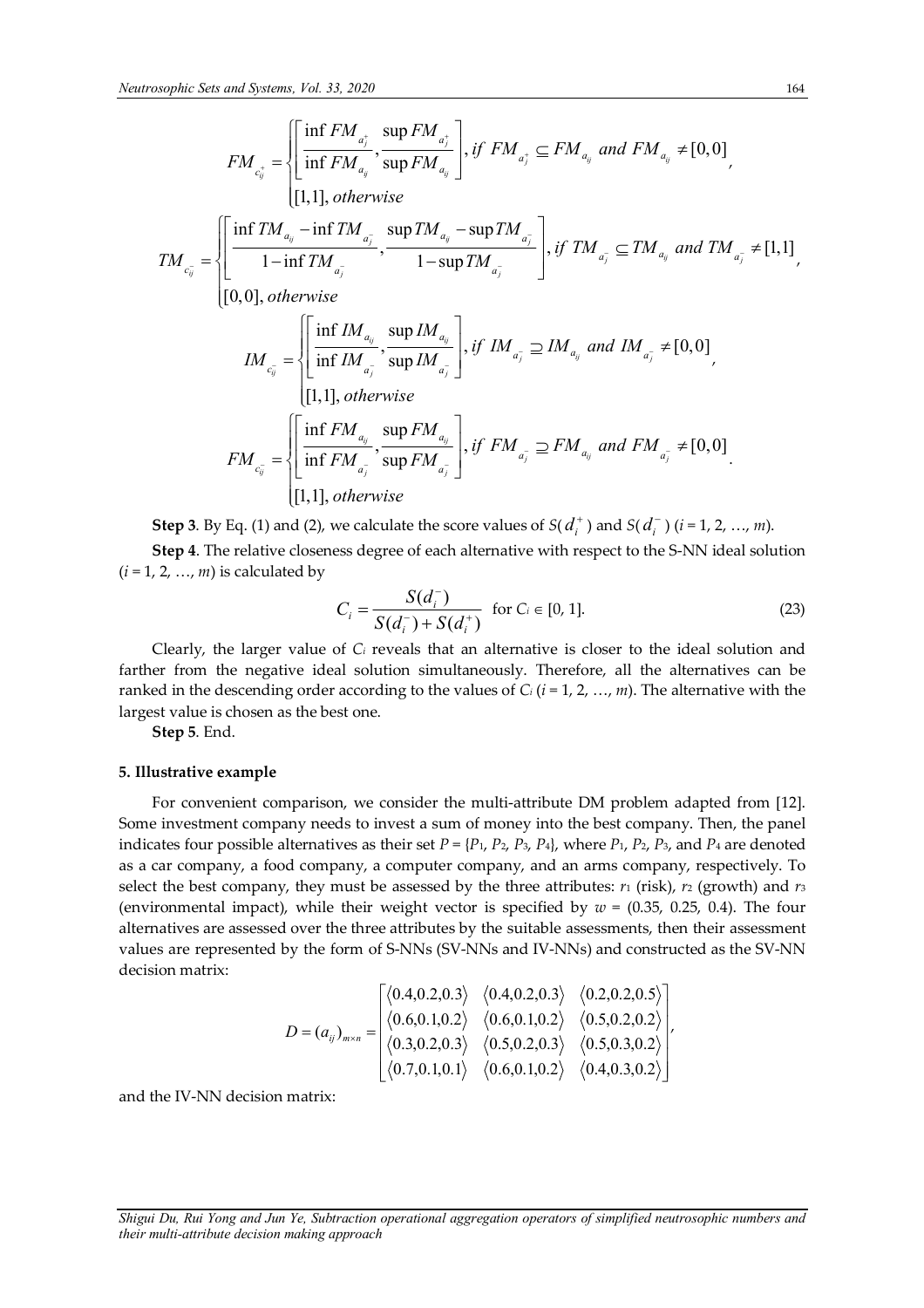$$
D=(a_{ij})_{m\times n}
$$

|  |  | $\left[\begin{matrix} \langle [0.4, 0.5], [0.2, 0.3], [0.3, 0.4] \rangle & \langle [0.4, 0.5], [0.2, 0.3], [0.3, 0.4] \rangle & \langle [0.2, 0.3], [0.2, 0.3], [0.5, 0.6] \rangle \end{matrix}\right]\n\left[\begin{matrix} \langle [0.6, 0.7], [0.1, 0.2], [0.2, 0.3] \rangle & \langle [0.6, 0.7], [0.1, 0.2], [0.2, 0.3] \rangle & \langle [0.5, 0.6], [0.2, 0.3], [0$ |
|--|--|----------------------------------------------------------------------------------------------------------------------------------------------------------------------------------------------------------------------------------------------------------------------------------------------------------------------------------------------------------------------------|
|  |  |                                                                                                                                                                                                                                                                                                                                                                            |
|  |  | $\langle [0.7, 0.8], [0.1, 0.2], [0.1, 0.2] \rangle \quad \langle [0.6, 0.7], [0.1, 0.2], [0.2, 0.3] \rangle \quad \langle [0.4, 0.5], [0.3, 0.4], [0.2, 0.3] \rangle$                                                                                                                                                                                                     |

On the one hand, the proposed DM approach can be applied in the DM problem with SV-NNs and depicted by the following decision steps:

**Step 1.** By 
$$
a_j^+ = \langle TM_j^+, IM_j^+, FM_j^+ \rangle = \langle \max_i(TM_{ij}), \min_i(IM_{ij}), \min_i(FM_{ij}) \rangle
$$
 (*i* = 1, 2, 3, 4; *j* = 1, 2, 3) for the SV-NN decision matrix *D* =  $(a_{ij})_{m \times n_j}$ , we can determine the SV-NN positive ideal solution (ideal alternative):

$$
P^+ = \{a_1^+, a_2^+, a_3^+\} = \{< 0.7, 0.1, 0.1 > , < 0.6, 0.1, 0.2 > , < 0.5, 0.2, 0.2 > \},
$$

then by  $a_j^- = \langle TM_j^-, IM_j^-, FM_j^-\rangle = \langle \min_i(TM_{ij}), \max_i(M_{ij}), \max_i(FM_{ij})\rangle$   $(j = 1, 2, ..., n)$ , we can

determine the SV-NN negative ideal solution (non-ideal alternative):

 ${P}^{\text{-}} = \{a_1^{\text{-}}, a_2^{\text{-}}, a_3^{\text{-}}\} = \{\text{&} 0.3, 0.2, 0.3 \text{>} \text{< } 0.4, 0.2, 0.3 \text{>} \text{< } 0.2, 0.3, 0.5 \text{>} \}$ 

**Step 2.** By using Eqs. (19) and (21), we can obtain the two aggregated values  $d_i^+$  and  $d_i^-$  (*i* = 1, 2, …, *m*) for each alternative *Pi* (*i* = 1, 2, …, *m*):

 $^{+}$  $d_1^+$  = <0.4126, 0.6598, 0.4264>,  $d_2^+$  = <0.0958, 1.0000, 0.7846>,  $d_3^+$  = <0.2970, 0.5610, 0.6152>, and  $^{+}$ 4 *d = <*0.0703, 0.8503, 1.0000>;

 $\overline{\phantom{0}}$  $d_1^-$  = <0.0525, 0.8503, 1.0000>,  $d_2^-$  = <0.3844, 0.5610, 0.5435>,  $d_3^-$  = <0.2083, 1.0000, 0.6931>, and -4 *d = <*0.4013, 0.6598, 0.4264>.

**Step 3.** By applying Eq. (1), we calculate the score values of  $S(d_i^+)$  $d_i^{\pm}$  ) and  $S(d_i^{\pm})$ *i d* ) (*i* = 1, 2, 3, 4):

 $(d_1^+)$  $S(d_1^+) = 0.4421, S(d_2^+)$  $S(d_2^+) = 0.1037, S(d_3^+)$  $S(d_3^+)$  = 0.3736, and  $S(d_4^+)$  $S(d_4^+)$  = 0.0733;

 $(d^-_1)$  $S(d_1^-) = 0.0674, S(d_2^-)$  $S(d_2^-)$  = 0.4267,  $S(d_3^-)$  $S(d_3^-)$  = 0.1717, and  $S(d_4^-)$  $S(d_4^-)$  = 0.4384.

**Step 4.** By using Eq. (23), we calculate the relative closeness degrees of each alternative with respect to the SV-NN ideal solution:

*C*1 = 0.1323, *C*2 = 0.8044, *C*3 = 0.3149, and *C*4 = 0.8567.

Since the ranking order of the relative closeness degrees is  $C_4 > C_2 > C_3 > C_1$ , the ranking order of the four alternatives is  $P_4 \succ P_2 \succ P_3 \succ P_1$ . Hence, the best alternative is  $P_4$ .

On the other hand, the proposed DM approach can be also applied in the DM problem with IV-NNs and depicted by the following decision steps:  $\equiv$   $\sqrt{ }$ 

**Step 1.** By 
$$
a_j^+ = \langle TM_j^+, IM_j^+, FM_j^+ \rangle = \left\langle \begin{bmatrix} \max(\inf TM_{ij}), \max(\sup TM_{ij}) \\ \min(\inf IM_{ij}), \min(\sup IM_{ij}) \end{bmatrix}, \begin{cases} (i = 1, 2, 3, 4; j = 1, 2, 3) \\ \min(\inf FM_{ij}), \min(\sup FM_{ij}) \end{cases} \right\rangle
$$

for the IV-NN decision matrix  $D = (a_{ij})_{m \times n}$ , we can determine the IV-NN positive ideal solution (ideal alternative):

$$
P^+ = \{a_1^+, a_2^+, a_3^+\} = \begin{cases} < [0.7, 0.8], [0.1, 0.2], [0.1, 0.2] > \\ < [0.6, 0.7], [0.1, 0.2], [0.2, 0.3] > \\ < [0.5, 0.6], [0.2, 0.3], [0.2, 0.3] > \end{cases}.
$$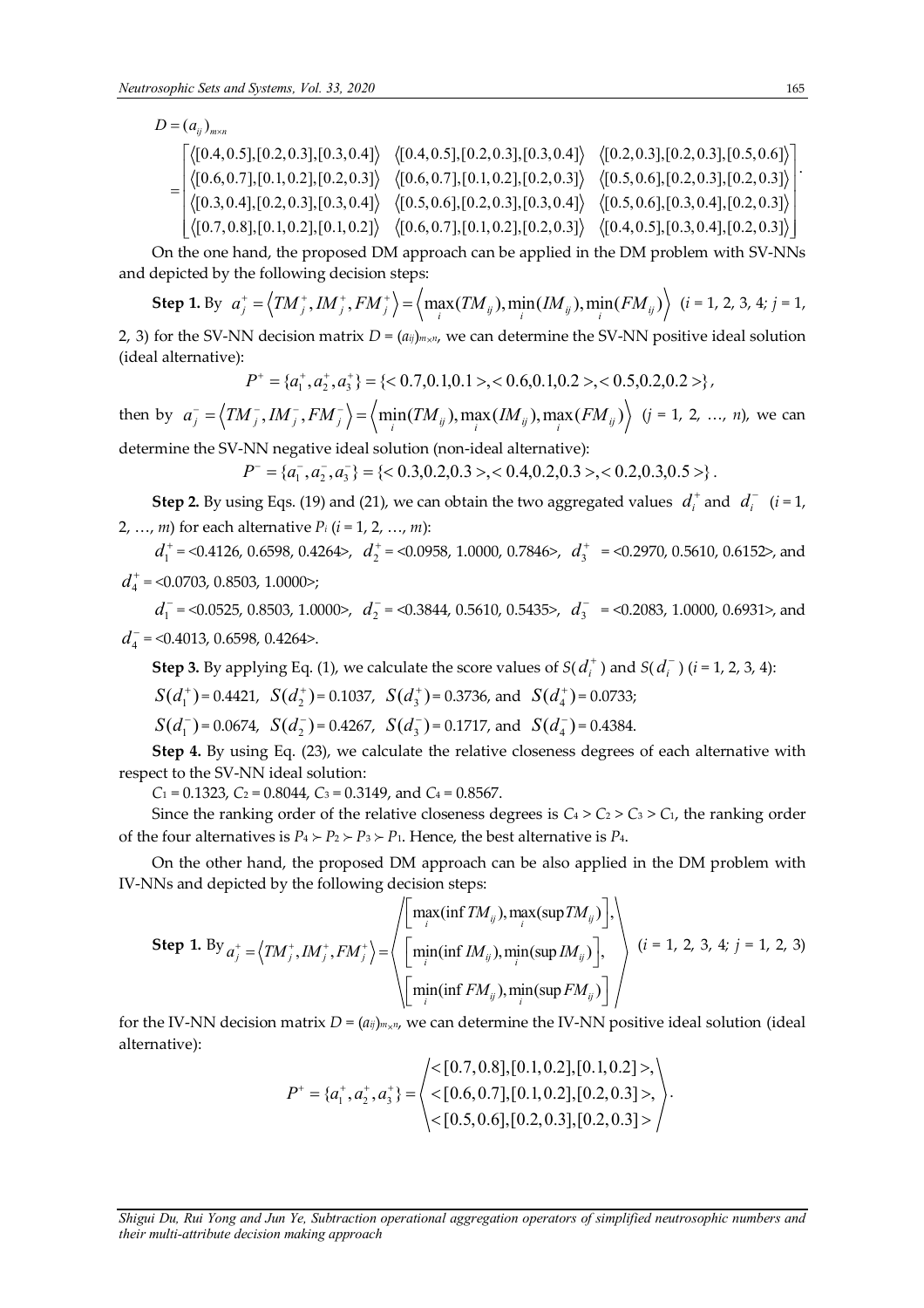By 
$$
a_j^- = \langle TM_j^-, IM_j^-, FM_j^-\rangle = \left\langle \begin{bmatrix} \min_i(\inf TM_{ij}), \min_i(\sup TM_{ij}) \\ \left[\max_i(\inf IM_{ij}), \max_i(\sup IM_{ij})\right], \\ \left[\max_i(\inf FM_{ij}), \max_i(\sup FM_{ij})\right] \end{bmatrix} \right\rangle
$$
  $(j = 1, 2, ..., n)$ , we can

determine the IV-NN negative ideal solution (non-ideal alternative):

$$
P^{-} = \{a_{1}^{-}, a_{2}^{-}, a_{3}^{-}\} = \begin{pmatrix} < [0.3, 0.4], [0.2, 0.3], [0.3, 0.4] > \\ < [0.4, 0.5], [0.2, 0.3], [0.3, 0.4] > \\ < [0.2, 0.3], [0.3, 0.4], [0.5, 0.6] > \end{pmatrix}.
$$

**Step 2.** By using Eqs. (20) and (22), we can obtain the two aggregated values  $d_i^+$  and  $d_i^-$  (*i* = 1, 2, …, *m*) for each alternative *Pi* (*i* = 1, 2, …, *m*):

 $^{+}$ 1 *d = <*[0.4126, 0.4894], [0.6598, 0.7841], [0.4264, 0.5533]>, 2 *d =* <[0.0958, 0.1323], [1.0000, 1.0000],  $[0.7846, 0.8677]$ >,  $d_3^+$  = < $[0.2970, 0.3665]$ ,  $[0.5610, 0.6988]$ ,  $[0.6152, 0.7301]$ >, and  $d_4^+$  = < $[0.0703, 0.6988]$ 0.0854], [0.8503, 0.8913], [1.0000, 1.0000]>;

 $\overline{\phantom{0}}$ 1 *d = <*[0.0525, 0.0618], [0.8503, 0.8913], [1.0000, 1.0000]>, 2 *d =* <[0.3844, 0.4480], [0.5610, 0.6988],  $[0.5435, 0.6377]$ ,  $d_3^-$  = < $[0.2083, 0.2439]$ ,  $[1.0000, 1.0000]$ ,  $[0.6931, 0.7579]$ , and  $d_4^-$  = < $[0.4013, 0.000]$ 0.4763], [0.6598, 0.7841], [0.4264, 0.5533]>.

**Step 3.** By applying Eq. (2), we calculate the score values of  $S(d_i^+)$  $d_i^{\pm}$  ) and  $S(d_i^{\pm}$ *i d* ) (*i* = 1, 2, 3, 4):

 $(d_1^+)$  $S(d_1^+) = 0.4131, S(d_2^+)$  $S(d_2^+) = 0.0960, S(d_3^+)$  $S(d_3^+)$  = 0.3431, and  $S(d_4^+)$  $S(d_4^+)$  = 0.0690;

 $(d^-_1)$  $S(d_1^-) = 0.0621, S(d_2^-)$  $S(d_2^-)$  = 0.3986,  $S(d_3^-)$  $S(d_3^-)$  = 0.1669, and  $S(d_4^-)$  $S(d_4^-)$  = 0.4090.

**Step 4.** By using Eq. (23), we calculate the relative closeness degrees of each alternative with respect to the SV-NN ideal solution:

*C*1 = 0.1307, *C*2 = 0.8059, *C*3 = 0.3272, and *C*4 = 0.8556.

Since the ranking order of the relative closeness degrees is  $C_4 > C_2 > C_3 > C_1$ , the ranking order of the four alternatives is  $P_4 \succ P_2 \succ P_3 \succ P_1$ . Hence, the best alternative is  $P_4$ .

By the comparison of the above decision results with the decision results obtained in [12], both the ranking order of the four alternatives and the best one above are the same as in [12].

| Aggregation<br>operator  | יה ייטייה יהה<br>Score value                                                                                                                                                                   | Relative closeness<br>degree                                                                                    | Ranking order                       |
|--------------------------|------------------------------------------------------------------------------------------------------------------------------------------------------------------------------------------------|-----------------------------------------------------------------------------------------------------------------|-------------------------------------|
| SV-NNWSOAA               | $S(d_{1}) = 0.4421$ , $S(d_{2}) = 0.1037$ ,<br>$S(d_{3}^{+}) = 0.3736$ , $S(d_{4}^{+}) = 0.0733$ ;<br>$S(d_1^-) = 0.0674$ , $S(d_2^-) = 0.4267$ ,<br>$S(d_3^-) = 0.1717$ , $S(d_4^-) = 0.4384$ | $C_1 = 0.1323, C_2 =$<br>0.8044, $C_3 = 0.3149$ , $P_4 \succ P_2 \succ P_3 \succ P_1$<br>$C_4$ = 0.8567         |                                     |
| <b>IV-NNWSOAA</b>        | $S(d_{1}) = 0.4131, S(d_{2}) = 0.0960,$<br>$S(d_{3}^{+}) = 0.3431$ , $S(d_{4}^{+}) = 0.0690$ ;<br>$S(d_1^-) = 0.0621$ , $S(d_2^-) = 0.3986$ ,<br>$S(d_3^-) = 0.1669$ , $S(d_4^-) = 0.4090$     | $C_1 = 0.1307, C_2 =$<br>0.8059, C <sub>3</sub> = 0.3272, $P_4 \succ P_2 \succ P_3 \succ P_1$<br>$C_4$ = 0.8556 |                                     |
| <b>SV-NNWAA</b> [18, 20] | $S(d_1) = 0.5611, S(d_2) = 0.6891,$<br>$S(d_3) = 0.6194$ , $S(d_4) = 0.6901$                                                                                                                   |                                                                                                                 | $P_4 \succ P_2 \succ P_3 \succ P_1$ |
| <b>IV-NNWAA</b> [18, 20] | $S(d_1) = 0.5407$ , $S(d_2) = 0.6696$ ,<br>$S(d_3) = 0.5993$ , $S(d_4) = 0.6712$                                                                                                               |                                                                                                                 | $P_4 \succ P_2 \succ P_3 \succ P_1$ |

Table 1. Decision results of multi-attribute DM approaches regarding various weighted aggregation operators of SV-NNs and IV-NNs

*Shigui Du, Rui Yong and Jun Ye, Subtraction operational aggregation operators of simplified neutrosophic numbers and their multi-attribute decision making approach*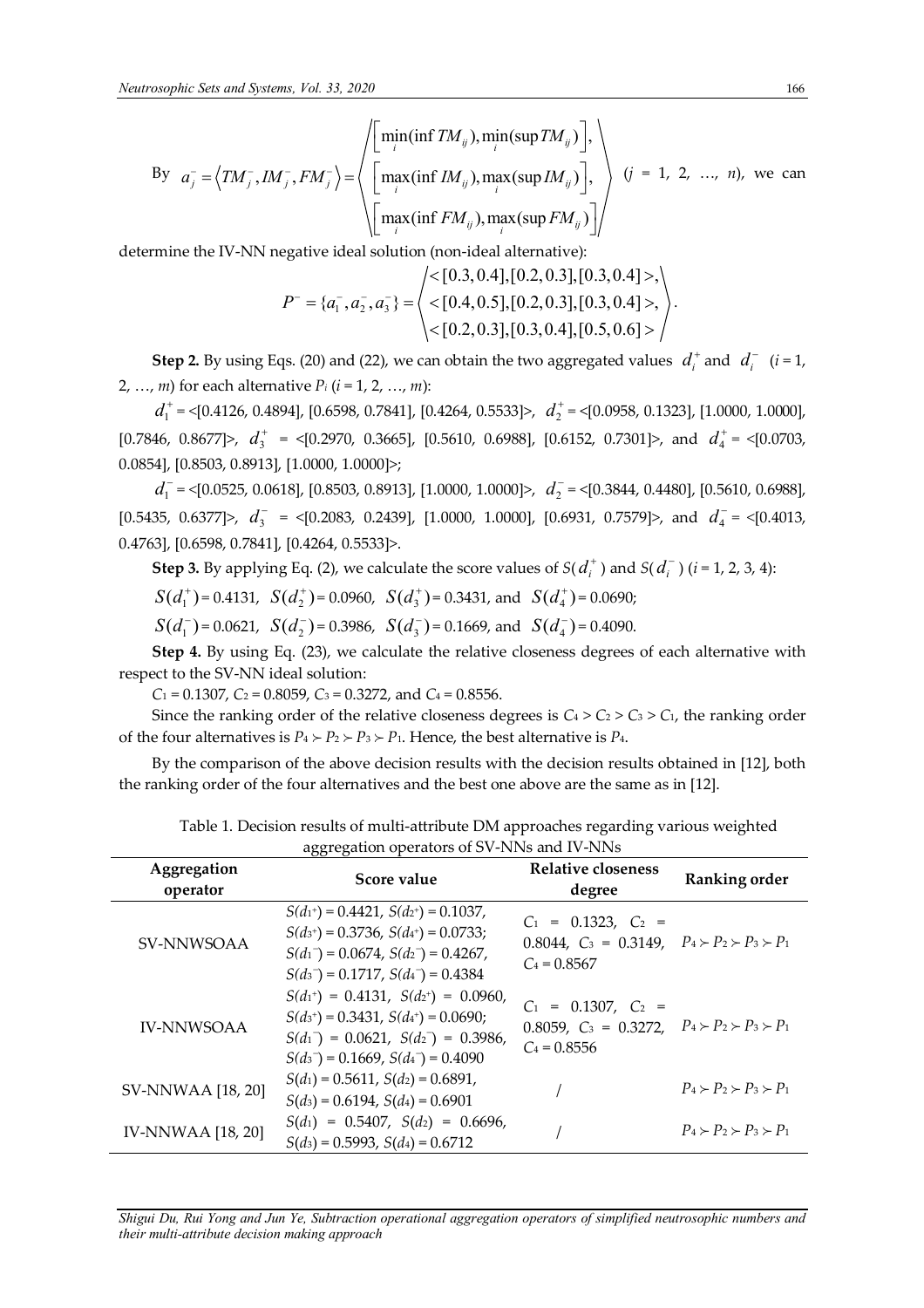To demonstrate the effectiveness and rationality of the proposed DM approach in this paper, we compare it with existing DM approaches based on the SV-NNWAA and IV-NNWAA operators [18, 20]. By directly using the SV-NNWAA operator of Eq. (3) and IV-NNWAA operator of Eq. (4) and the score function of Eqs. (1) and (2), we can obtain all the aggregated values of  $d_i = SV - NNWAA(a_{i1}, a_{i2}, a_{i3}, a_{i4})$  and  $d_i = IV - NNWAA(a_{i1}, a_{i2}, a_{i3}, a_{i4})$ , and then the score values of  $S(d_i)$  and decision results for each alternative  $P_i$  ( $i = 1, 2, ..., m$ ) are tabulated in Table 1.

In Table 1, all the ranking orders of the four alternatives given by the multi-attribute DM approaches based on the SV-NNWSOAA, IV-NNWSOAA, SV-NNWAA, and IV-NNWAA operators are identical, and then the best choices indicate the same alternative *P*4, which show the effectiveness of the proposed approach. Clearly, the DM results obtained by the SV-NNWSOAA and IV-NNWSOAA operators reveals stronger identification than the DM results obtained by existing SV-NNWAA and IV-NNWAA operators [18, 19] because the values of the relative closeness degrees show bigger difference than the score values in existing approaches [18, 19]. Therefore, the DM method proposed in this paper is reasonable and provides an effective DM way for decision-makers.

### **6. Conclusion**

Regarding existing subtraction operations of S-NNs (SV-NNs and IV-NNs), this paper firstly presented the SV-NNSOWAA and IV-NNSOWAA operators for S-NNs as a necessary complement to existing aggregation operators of S-NNs. Next, we developed a multi-attribute DM approach based on the SV-NNWSOAA and IV-NNSOWAA operators for the first time. Finally, an illustrative example was presented to demonstrate the applicability and effectiveness of the developed approach. However, the main advantage of the proposed DM approach is that the DM results in this study reveals stronger identification than the DM results of existing DM approaches. In the future work, the developed approach will be further extended to other fields, such as image processing and clustering analysis.

#### **References**

- [1] Smarandache, F. Neutrosophy: Neutrosophic probability, set, and logic, American Research Press, Rehoboth, USA, 1998.
- [2] Ye, J. Improved cosine similarity measures of simplified neutrosophic sets for medical diagnoses, Artificial Intelligence in Medicine, 63(3) (2015), 171–179.
- [3] Wang, H.; Smarandache, F.; Zhang, Y.Q.; Sunderraman, R. Interval neutrosophic sets and logic: Theory and applications in computing, Hexis, Phoenix, AZ, 2005.
- [4] Wang, H.; Smarandache, F.; Zhang, Y.Q.; Sunderraman, R. Single valued neutrosophic sets, Multispace Multistructure, 4 (2010), 410–413.
- [5] Guo, Y.; Sengur, A.; Ye, J. A novel image thresholding algorithm based on neutrosophic similarity score, Measurement, 58 (2014), 175-186.
- [6] Fu, J.; Ye, J. Simplified neutrosophic exponential similarity measures for the initial evaluation/diagnosis of benign prostatic hyperplasia symptoms, Symmetry, 9(8) (2017), 154; P. 12, doi:10.3390/sym9070154.
- [7] Ye, J. Single valued neutrosophic minimum spanning tree and its clustering method. Journal of Intelligent Systems, 23(3) (2014), 311-324.
- [8] Ye, J. Single-valued neutrosophic clustering algorithms based on similarity measures. Journal of Classification, 34 (2017), 148-162.
- [9] Kong, L.; Wu,Y.; Ye, J. Misfire fault diagnosis method of gasoline engines using the cosine similarity measure of neutrosophic numbers. Neutrosophic Sets and Systems, 8 (2015), 43-46.
- [10] Ye, J. Single valued neutrosophic similarity measures based on cotangent function and their application in the fault diagnosis of steam turbine. Soft Computing, 21(3) (2017), 817-825.
- [11] Ye, J. Fault diagnoses of hydraulic turbine using the dimension root similarity measure of single-valued neutrosophic sets. Intelligent Automation & Soft Computing, 24(1) (2018), 1-8.